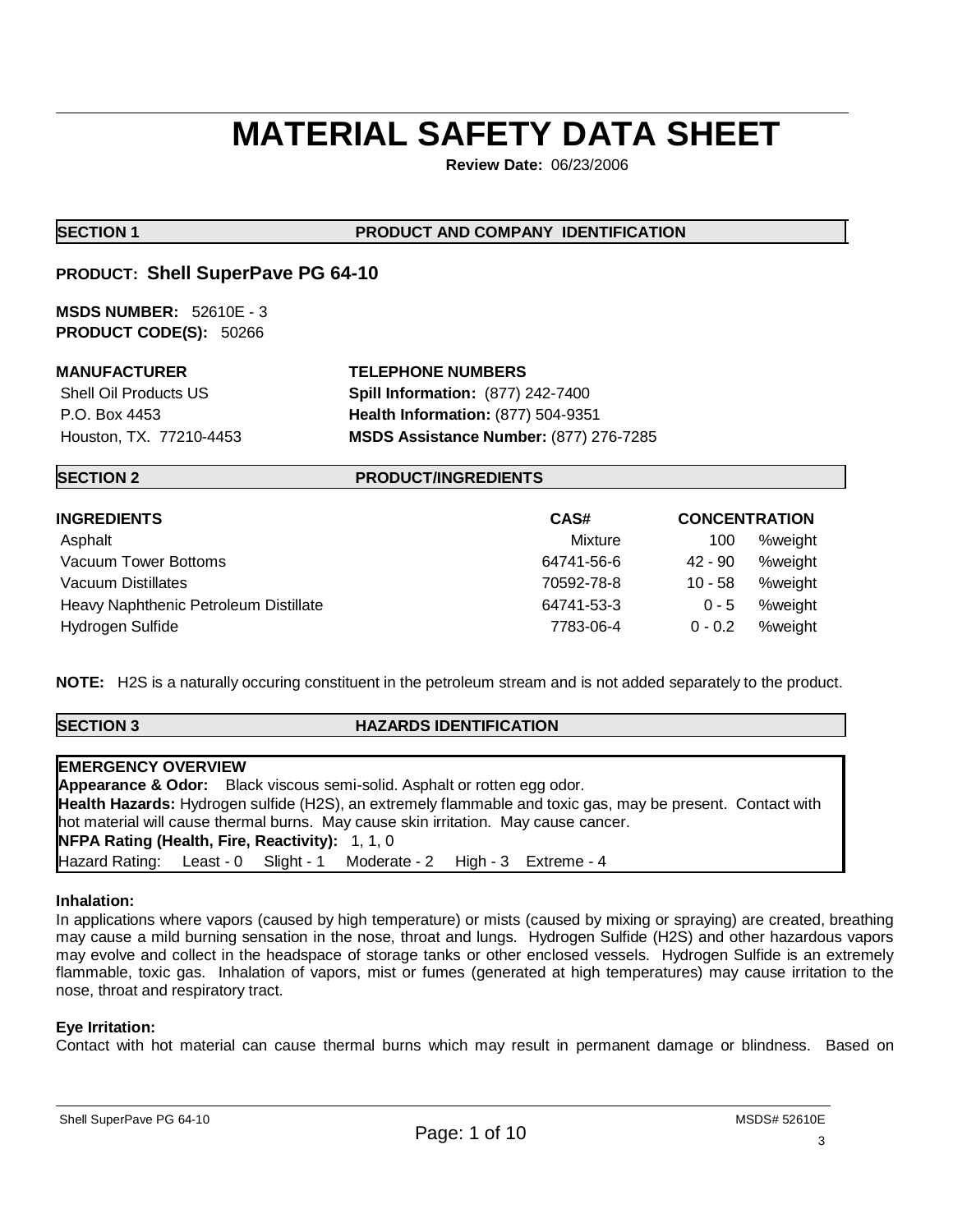essentially similar product testing, cool product is presumed to be minimally irritating to the eyes.

## **Skin Contact:**

Contact with hot material can cause thermal burns which may result in permanent damage. May be irritating to the skin causing a burning sensation, redness and/or swelling. Other adverse effects not expected from brief skin contact. Based on essentially similar product testing, cool product is presumed to be minimally irritating to the skin.

## **Ingestion:**

May be harmful or fatal if swallowed. Based on essentially similar product testing, cool product is presumed to be no more than slightly toxic if ingested. Generally considered to have a low order of acute oral toxicity.

## **Other Health Effects:**

Carcinogenic in animal tests. Known human carcinogen. See Section 11.

Material may release hydrogen sulfide (H2S), a highly toxic and extremely flammable gas, when heated to 180 Degrees F or higher. H2S can cause irritation of the eyes and respiratory tract, headache, dizziness, nausea, vomitting, diarrhea, and pulmonary edema. The odor ("rotten egg") threshold is 0.02 ppm. Do not depend on sense of smell for warning; H2S rapidly deadens the sense of smell.

Refer to Section 11, Toxicological Information, for specific information on the following effects: **Genotoxicity** 

## **Primary Target Organs:**

The following organs and/or organ systems may be damaged by overexposure to this material and/or its components: Lungs

## **Signs and Symptoms:**

Lung damage (scarring, bronchitis, emphysema) may be indicated by shortness of breath, especially on exertion and may be accompanied by chronic cough.

## **For additional health information, refer to section 11.**

**SECTION 4 FIRST AID MEASURES**

## **Inhalation:**

Vaporization of H2S that has been trapped in clothing can be dangerous to rescuers. Maintain respiratory protection to avoid contamination from victim to rescuer. Mechanical ventilation should be used to resuscitate the victim. DO NOT attempt to rescue victim unless proper respiratory protection is worn. If the victim has difficulty breathing or tightness of the chest, is dizzy, vomiting or unresponsive, give 100% oxygen with rescue breathing or CPR as required and transport to the nearest medical facility.

## **Skin:**

If contact with hot material, cool the burn area by flushing with large amounts of water. Remove contaminated clothing. DO NOT attempt to remove anything from the burn area or apply burn creams or ointments. If redness, swelling, pain and/or blisters occur, transport to the nearest medical facility for additional treatment. Cover the burn area loosely with a sterile dressing, if available. Skin contact with hot product can produce thermal burns. If the product has cooled and adhered to the skin, removal of the product may be difficult without causing injury to burn area. Immediately contact your physician for removal of product. Removal of the material should be attempted only under the direction of a physician in order to prevent or minimize potential injury to the affected area.

NOTE TO PHYSICIAN: If removal is attempted, mineral oil (not mineral spirits) or a mineral oil based ointment may be applied to help soften the product to facilitate removal.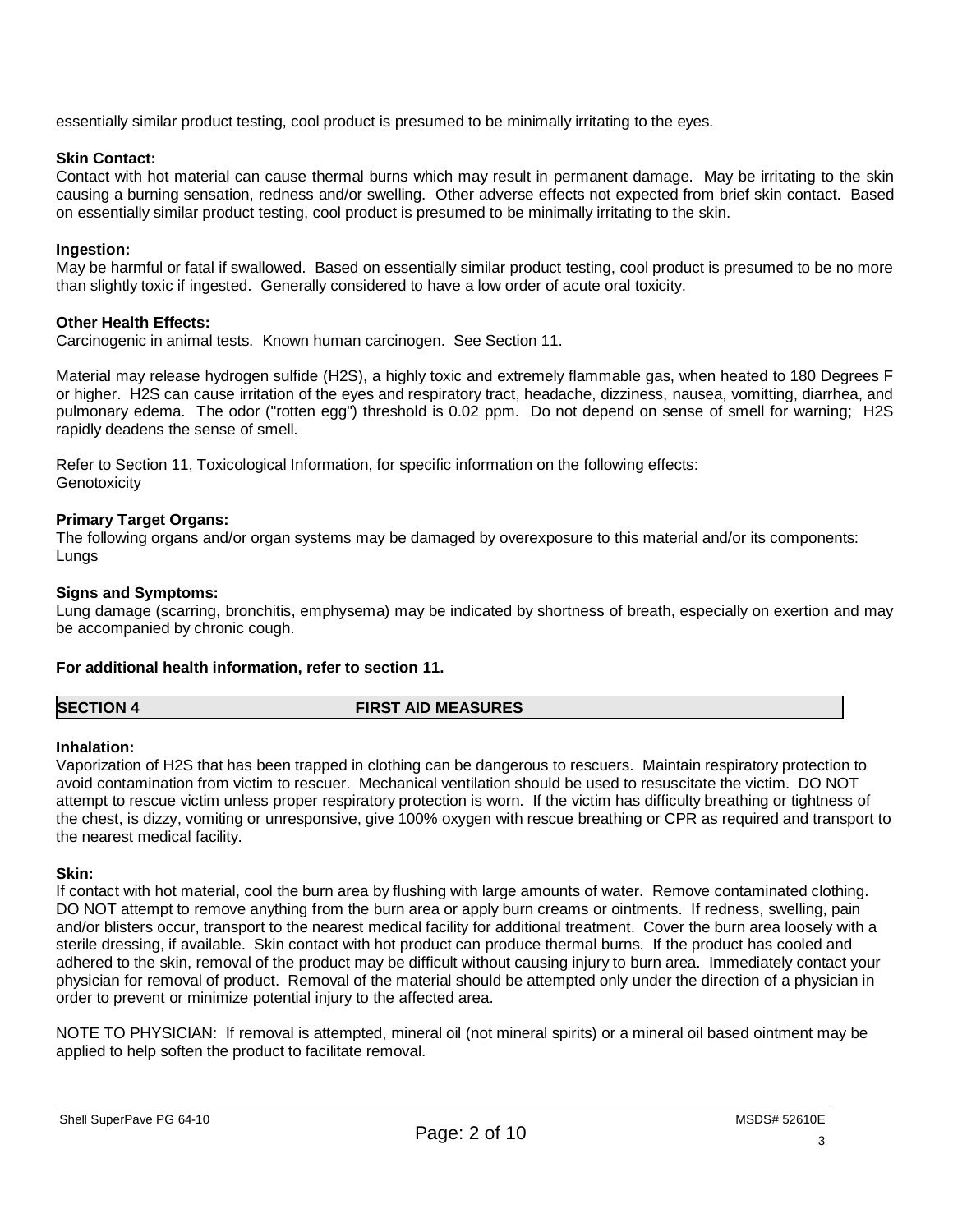## **Eye:**

Flush eyes with plenty of water while holding eyelids open. Rest eyes for 30 minutes. If redness, burning, blurred vision or swelling occur, transport to nearest medical facility for additional treatment.

## **Ingestion:**

DO NOT induce vomiting. In general no treatment is necessary unless large quantities are swallowed, however, get medical advice. Have victim rinse mouth out with water, then drink sips of water to remove taste from mouth. If vomiting occurs spontaneously, keep head below hips to prevent aspiration.

## **SECTION 5 FIRE FIGHTING MEASURES**

**Flash Point [Method]:** 560 ºF/293.33 ºC [Approximate Closed Cup]

## **Extinguishing Media:**

Material will float and can be re-ignited on surface of water.

## **SECTION 6 ACCIDENTAL RELEASE MEASURES**

## **Protective Measures:**

May burn although not readily ignitable.

Wear appropriate personal protective equipment when cleaning up spills. Refer to Section 8.

## **Spill Management:**

May burn although not readily ignitable. Use cautious judgement when cleaning up large molten spills. LARGE MOLTEN SPILL: Wear respirator and protective clothing as appropriate. Shut off source of leak if safe to do so. Dike and contain. Allow product to cool and remove as a solid.

SMALL MOLTEN SPILL: Allow product to cool and remove as a solid. Shut off source of leak if safe to do so.

## **Reporting:**

U.S. regulations require reporting releases of this material to the environment which exceed the reportable quantity to the National Response Center at (800)424-8802.

CWA: This product is an oil as defined under Section 311 of EPA's Clean Water Act (CWA). Spills into or leading to surface waters that cause a sheen must be reported to the National Response Center, 1-800-424-8802.

## **SECTION 7 HANDLING AND STORAGE**

## **Precautionary Measures:**

Do not breathe material. Keep container closed. Use only with adequate ventilation. Avoid heat, open flames, including pilot lights, and strong oxidizing agents. Use explosion-proof ventilation to prevent vapor accumulation. Ground all handling equipment to prevent sparking. Avoid contact with eyes, skin and clothing. Wash thoroughly after handling.

Material may release hydrogen sulfide (H2S), a highly toxic and extremely flammable gas, when heated to 180 Degrees F or higher. H2S may collect in the headspace of the container.

## **Handling:**

Wash with soap and water before eating, drinking, smoking, applying cosmetics, or using toilet. Launder contaminated clothing before reuse. Properly dispose of contaminated leather articles such as shoes or belts that cannot be decontaminated. When asphaltic products are heated, they may give off small amounts of hydrogen sulfide, an extremely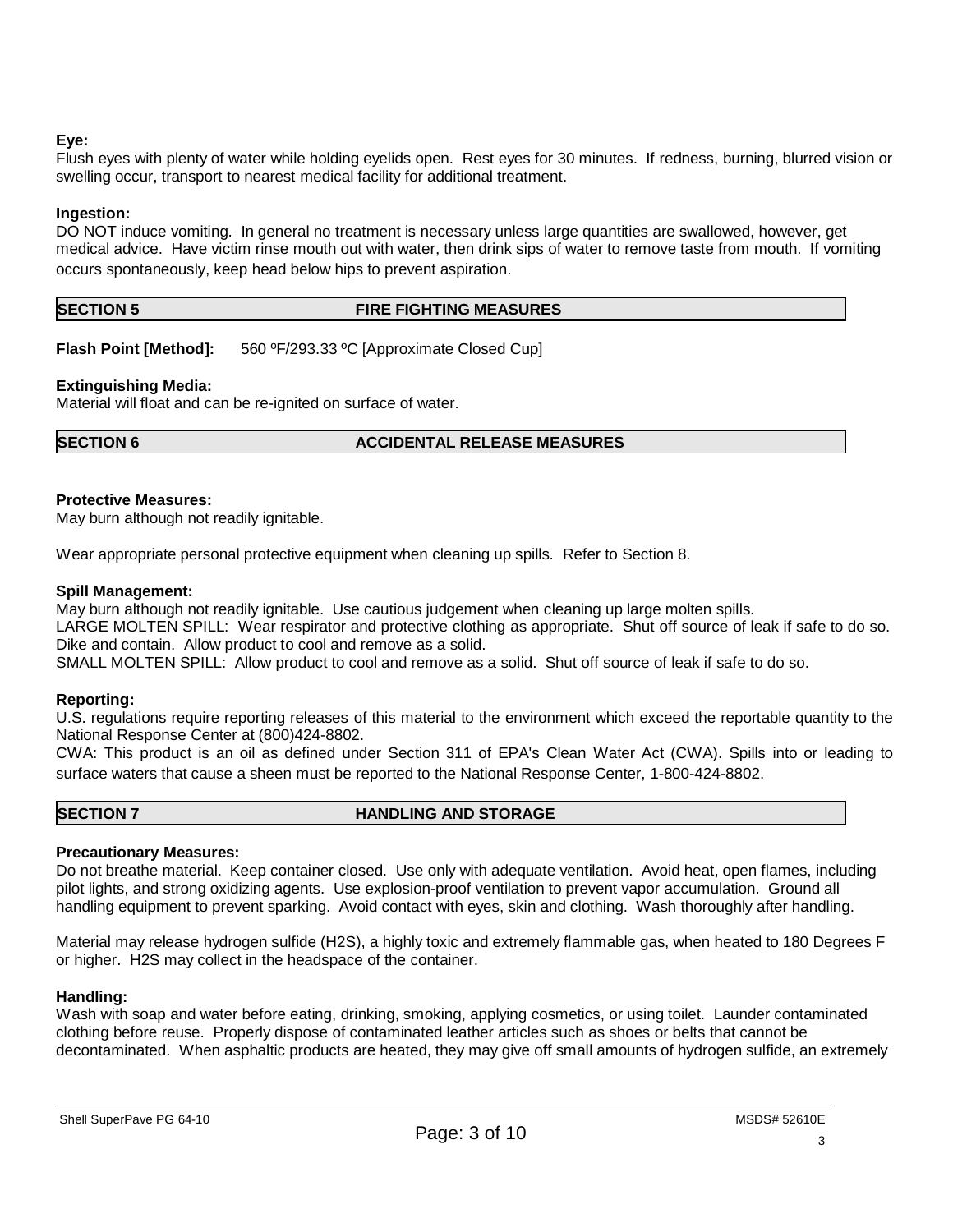flammable, highly toxic gas. Breathing hydrogen sulfide must be avoided. Use ventilation, when possible, or work upwind of source of vapors, fumes and mists. Do not allow molten products to contact water or liquids as this can cause violent eruptions, splatter hot material or ignite flammable materials.

## **Container Warnings:**

Keep containers closed when not in use. Containers, even those that have been emptied, can contain explosive vapors. Do not cut, drill, grind, weld or perform similar operations on or near containers.

## **SECTION 8 EXPOSURE CONTROLS/PERSONAL PROTECTION**

| <b>Chemical</b>      | Limit         | TWA          | CFTI<br>-- | .<br>$\sim$<br>Ceilina<br>◡∊ | <b>Notation</b> |
|----------------------|---------------|--------------|------------|------------------------------|-----------------|
| Asph<br>tumes<br>nar | -AL<br>w<br>- | ma/m3<br>◡.◡ |            |                              | * **<br>A4      |

NOTE: \* Asphalt (Petroleum; Bitumen) Fumes. As benzene-extractable inhalable particulate (or equivalent Method).

\*\* Not Classifiable as a Human Carcinogen-Asphalt Fume (coal tar-free).

| <b>Decomposition Product</b> | Limit              | <b>TWA</b> | <b>STEL</b> | Ceiling  | <b>Notation</b> |
|------------------------------|--------------------|------------|-------------|----------|-----------------|
| Carbon dioxide               | <b>ACGIH - TLV</b> | 5000 ppmm  | 30000       |          |                 |
|                              |                    |            | ppmm        |          |                 |
| Carbon dioxide               | OSHA - PEL         |            | 30000       |          |                 |
|                              |                    |            | ppmm        |          |                 |
| Carbon dioxide               | OSHA-              | 10000      |             |          |                 |
|                              | PEL IS             | ppmm       |             |          |                 |
| Carbon monoxide              | OSHA - PEL         | 35 ppmv    |             | 200 ppmv |                 |
| Hydrogen sulfide             | <b>ACGIH - TLV</b> | 10 ppmm    | 15 ppmm     |          |                 |
| Hydrogen sulfide             | OSHA-<br>PEL IS    | 10 ppmm    | 15 ppmm     |          |                 |

| <b>Decomposition Product</b> | Method     | <b>Condition</b>              |
|------------------------------|------------|-------------------------------|
| Carbon dioxide               | Combustion | Combustion                    |
| Carbon monoxide              | Combustion | Combustion                    |
| Hydrogen sulfide             | Combustion | Closed container/ Overheating |

## **Exposure Controls**

Adequate ventilation to control airborne concentrations.

## **Personal Protection**

Personal protective equipment (PPE) selections vary based on potential exposure conditions such as handling practices, concentration and ventilation. Information on the selection of eye, skin and respiratory protection for use with this material is provided below.

## **Eye Protection:**

Chemical Goggles and Face Shield, or Safety Glasses

## **Skin Protection:**

Use protective clothing which is chemically resistant to this material. Selection of protective clothing depends on potential exposure conditions and may include gloves, boots, suits and other items. The selection(s) should take into account such factors as job task, type of exposure and durability requirements.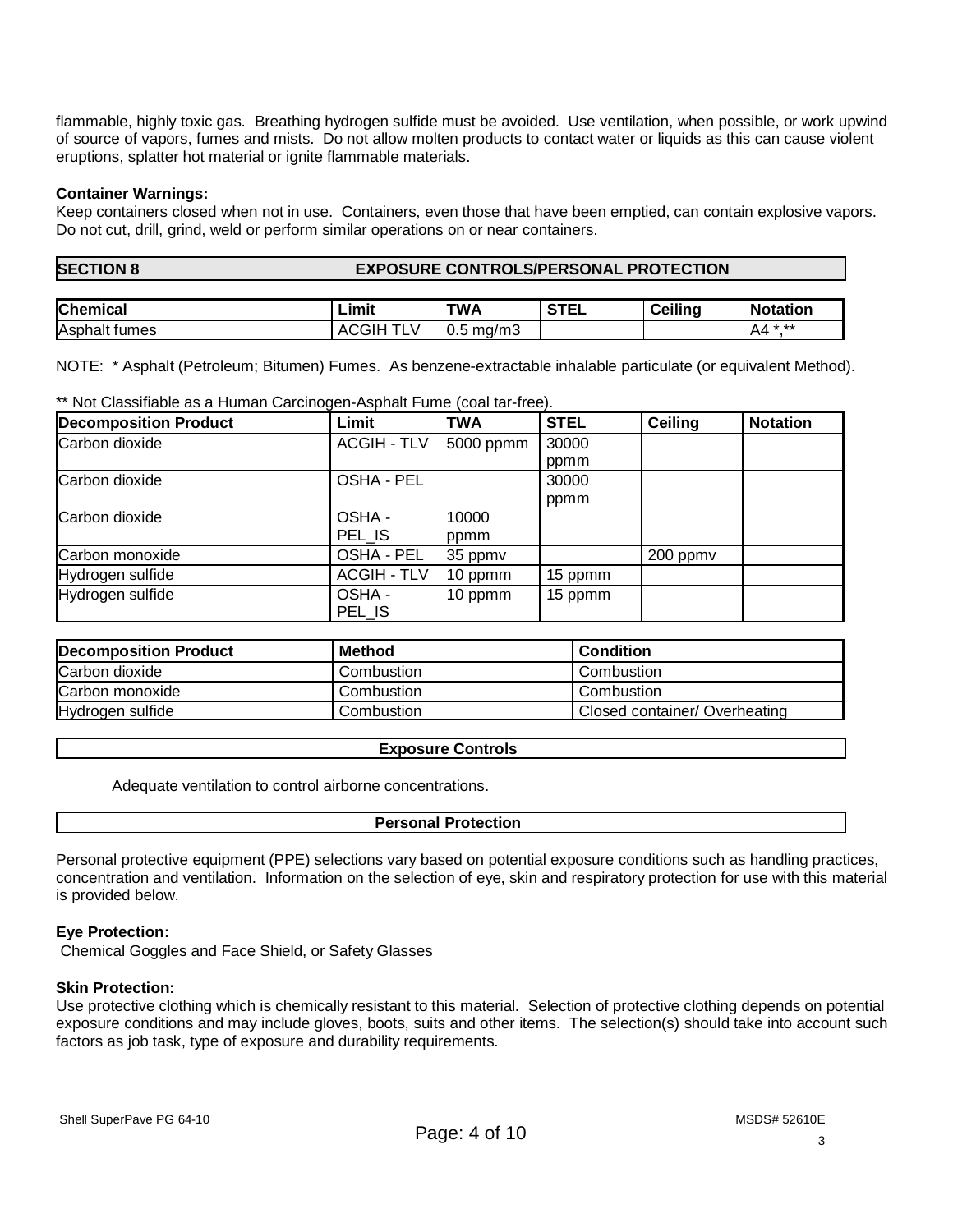Published literature, test data and/or glove and clothing manufacturers indicate the best protection is provided by: Clothing and gloves to protect against hot material.

## **Respiratory Protection:**

If engineering controls do not maintain airborne concentrations to a level which is adequate to protect worker health, an approved respirator must be worn. Respirator selection, use and maintenance should be in accordance with the requirements of the OSHA Respiratory Protection Standard, 29 CFR 1910.134.

Types of respirator(s) to be considered in the selection process include:

Full-Face Air-Purifying Respirator for Acid Gases. Air-Purifying Respirator for Organic Vapors. Self-contained breathing apparatus for use in environments with unknown concentrations or emergency situations.

## **SECTION 9 PHYSICAL AND CHEMICAL PROPERTIES**

**Appearance & Odor:** Black viscous semi-solid. Asphalt or rotten egg odor. **Substance Chemical Family:** Petroleum Hydrocarbon

| <b>Flash Point</b> | 560 °F Approximate<br>[Closed Cup] | <b>Specific Gravity</b> | 1.018 @ 77 ºF       |
|--------------------|------------------------------------|-------------------------|---------------------|
| <b>Stability</b>   | Stable                             | <b>Viscosity</b>        | 4000 poise @ 140 °F |

|  | <b>SECTION 10</b> | <b>REACTIVITY AND STABILITY</b> |
|--|-------------------|---------------------------------|
|--|-------------------|---------------------------------|

## **Stability:**

Material is stable under normal conditions.

## **Materials to Avoid:**

Do not allow molten material to contact water or liquids as this can cause violent eruptions, splatter hot material, or ignite flammable material. Avoid contact with strong oxidizing agents.

## **Hazardous Decomposition Products:**

Thermal decomposition products are highly dependent on combustion conditions. A complex mixture of airborne solids, liquids and gases will evolve when this material undergoes pyrolysis or combustion. Carbon Monoxide, Carbon Dioxide, Hydrogen Sulfide, Miscellaneous Organic Material, Simple Hydrocarbonsand other unidentified organic compounds may be formed upon combustion.

## **SECTION 11 TOXICOLOGICAL INFORMATION**

## **Carcinogenicity:**

Known human carcinogen. See Section 11.

| Gardinogenicity Glassification                  |            |                         |              |             |  |
|-------------------------------------------------|------------|-------------------------|--------------|-------------|--|
| <b>Chemical Name</b>                            | <b>NTP</b> | <b>IARC</b>             | <b>ACGIH</b> | <b>OSHA</b> |  |
| Asphalt                                         | No         | Not Classifiable<br>(3) | No.          | No          |  |
| Heavy Naphthenic Petroleum<br><b>Distillate</b> | No         | Carcinogen (1)          | No           | Yes         |  |

## **Carcinogenicity Classification**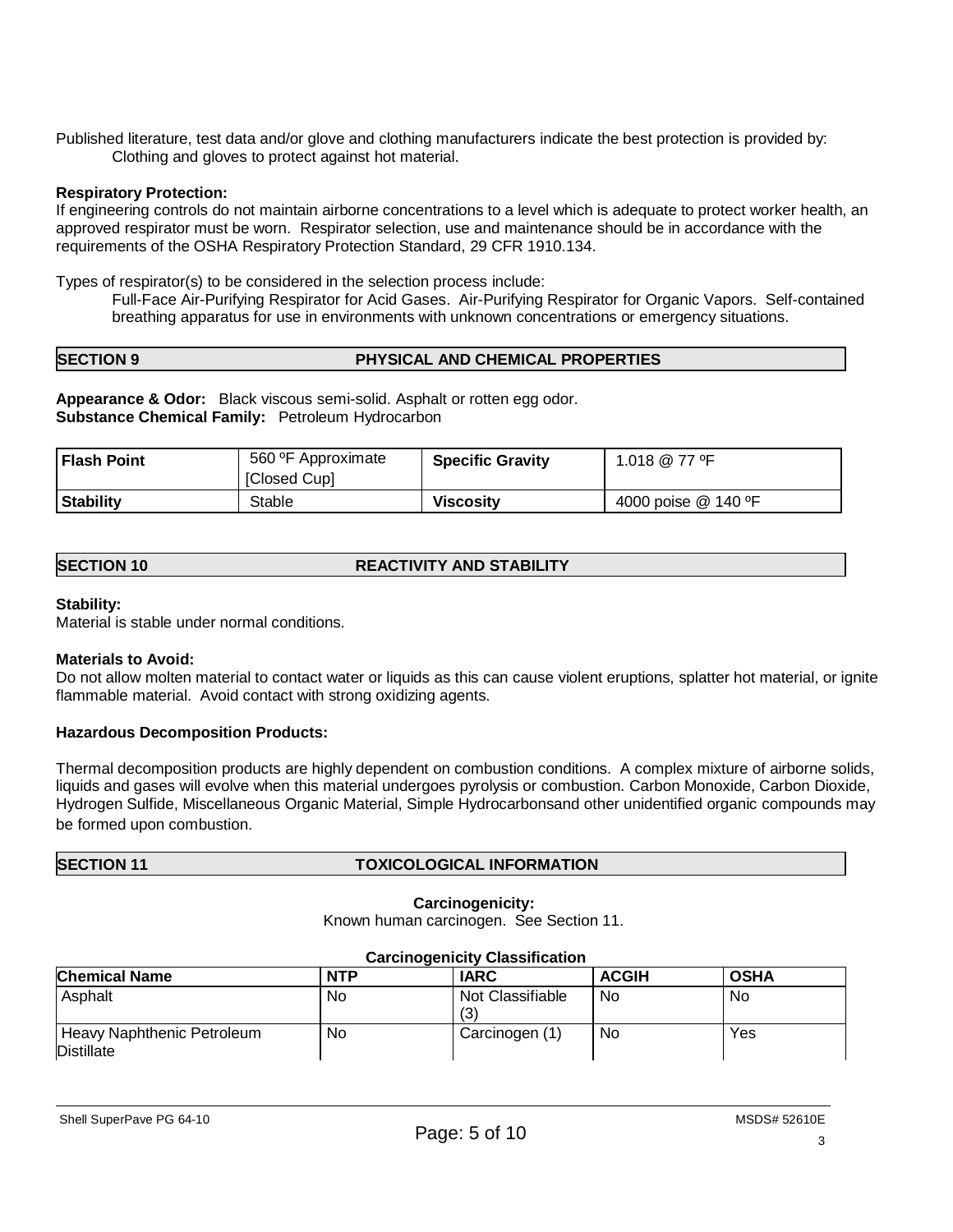| <b>Vacuum Distillates</b> | No.                                                                                                                                                                                                                                                                                                                                                                                                                                                                                                                                                                                   | Carcinogen (1) | No. | Yes |
|---------------------------|---------------------------------------------------------------------------------------------------------------------------------------------------------------------------------------------------------------------------------------------------------------------------------------------------------------------------------------------------------------------------------------------------------------------------------------------------------------------------------------------------------------------------------------------------------------------------------------|----------------|-----|-----|
|                           |                                                                                                                                                                                                                                                                                                                                                                                                                                                                                                                                                                                       |                |     |     |
| Carcinogenicity           | Certain asphalt fume condensates have been shown to cause tumors when repeatedly<br>painted on the skin of laboratory mice. The relevance of these data to humans exposed to<br>the fume itself is unknown. The International Agency for Research on Cancer has classified<br>untreated mineral oils as Carcinogenic to Humans (Group 1). Components used in this<br>product (Vacuum Distillate, Heavy Naphthenic Petroleum Distillate) meet the criteria for<br>such oils. A similar petroleum fraction also induced skin tumors in male mice in a long-term<br>skin painting study. |                |     |     |
| Epidemiology              | There is no evidence that human exposure to bitumen or its fumes in manufacturing<br>processes or in road use results in any cancer risk. While there is some evidence of an<br>increased risk of lung cancer among roofers, building insulators and mastic asphalt workers,<br>concurrent or previous exposure to coal tar products has also taken place and may<br>therefore have been responsible.                                                                                                                                                                                 |                |     |     |
| Genotoxicity              | Two samples of vaccum residuum were found to be non-genotoxic (no genetic damage) in<br>a live rat study and weakly genotoxic when metabolically activated in an in vitro (test tube)<br>assay.                                                                                                                                                                                                                                                                                                                                                                                       |                |     |     |
| Lungs                     | Mice exposed to laboratory-generated asphalt fume for up to 21 months developed<br>bronchitis along with inflammation and other signs of lung injury.                                                                                                                                                                                                                                                                                                                                                                                                                                 |                |     |     |

## **SECTION 12 ECOLOGICAL INFORMATION**

## **Environmental Impact Summary:**

There is no ecological data available for this product.

## **SECTION 13 DISPOSAL CONSIDERATIONS**

## **RCRA Information:**

Under RCRA, it is the responsibility of the user of the material to determine, at the time of the disposal, whether the material meets RCRA criteria for hazardous waste. This is because material uses, transformations, mixtures, processes, etc. may affect the classification. Refer to the latest EPA, state and local regulations regarding proper disposal.

## **SECTION 14 TRANSPORT INFORMATION**

## **US Department of Transportation Classification**

| <b>Proper Shipping Name:</b>  | Elevated temperature liquid, N.O.S. (Petroleum Asphalt) |
|-------------------------------|---------------------------------------------------------|
| <b>Identification Number:</b> | UN3257                                                  |
| <b>Hazard Class/Division:</b> | 9 (Miscellaneous)                                       |
| <b>Packing Group:</b>         | Ш                                                       |

**Oil:** This product is an oil under 49CFR (DOT) Part 130. If shipped by rail or highway in a tank with a capacity of 3500 gallons or more, it is subject to these requirements. Mixtures or solutions containing 10% or more of this product may also be subject to this rule.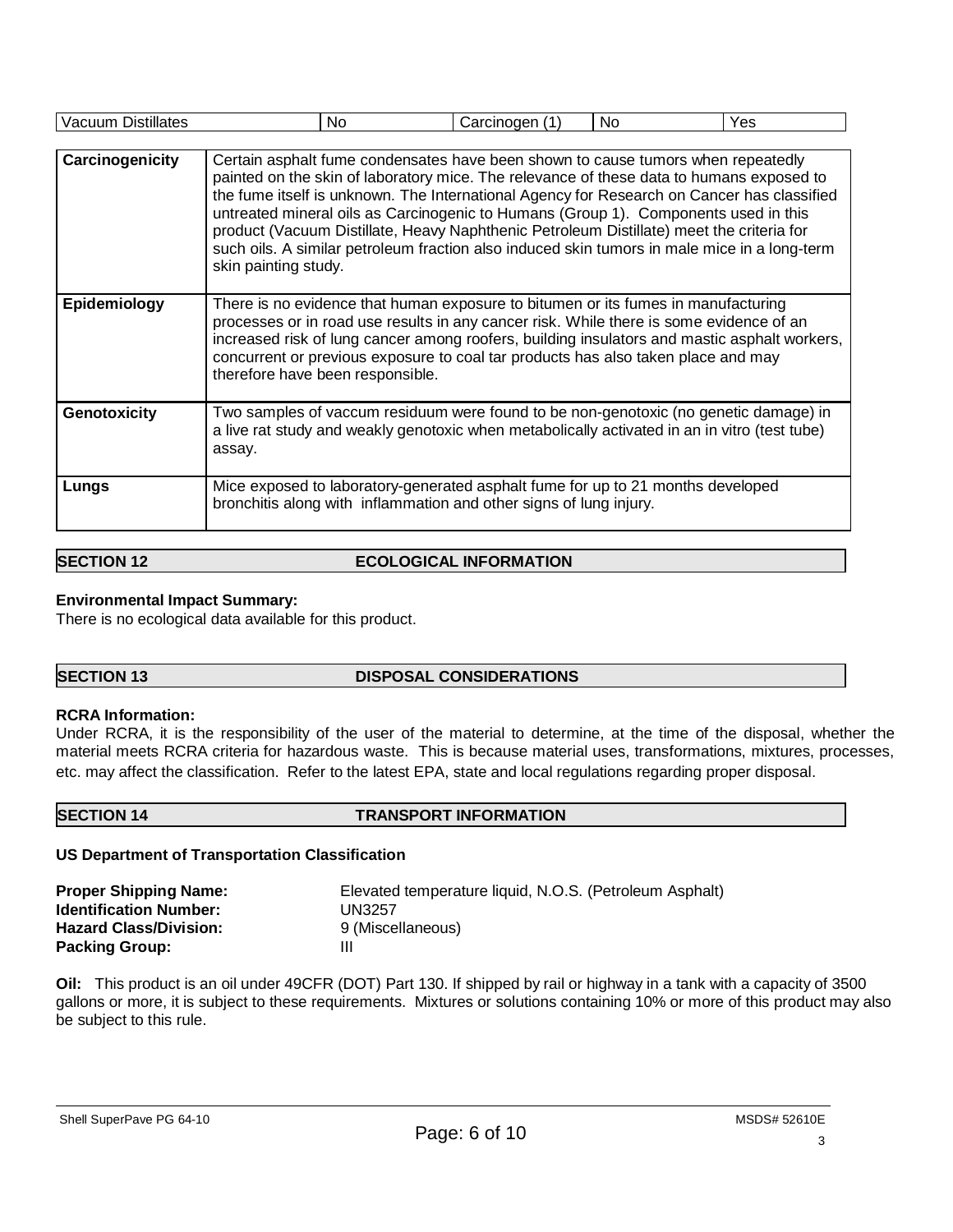## **Emergency Response Guide #** 128

## **International Air Transport Association**

## **International Maritime Organization Classification**

## **SECTION 15 REGULATORY INFORMATION**

## **Federal Regulatory Status**

## **OSHA Classification:**

Product is hazardous according to the OSHA Hazard Communication Standard, 29 CFR 1910.1200.

## **Ozone Depleting Substances (40 CFR 82 Clean Air Act):**

This material does not contain nor was it directly manufactured with any Class I or Class II ozone depleting substances.

## **Superfund Amendment & Reauthorization Act (SARA) Title III:**

## **SARA Extremely Hazardous Substances (302/304):**

| Residues, Petroleum, Vacuum | RQ 100 lbs | Reportable Spill = $> 111.111111$ lbs or |  |
|-----------------------------|------------|------------------------------------------|--|
|                             |            | 13.46 gal                                |  |

## **SARA Hazard Categories (311/312):**

| I Immediate Health | <b>Delaved Health</b> | <b>Fire</b> | <b>Pressure</b> | <b>Reactivity</b> |
|--------------------|-----------------------|-------------|-----------------|-------------------|
| VES<br>└           | VEC.<br>⊏ບ            | <b>NO</b>   | ΝC              | <b>NO</b>         |

## **SARA Toxic Release Inventory (TRI) (313):**

There are no components in this product on the SARA 313 list.

## **Toxic Substances Control Act (TSCA) Status:**

This material is listed on the EPA/TSCA Inventory of Chemical Substances.

## **Other Chemical Inventories:**

Australian AICS, Canadian DSL, European EINECS, Korean Inventory,

**State Regulation**

The following chemicals are specifically listed by individual states; other product specific health and safety data in other sections of the MSDS may also be applicable for state requirements. For details on your regulatory requirements you should contact the appropriate agency in your state.

## **California Safe Drinking Water and Toxic Enforcement Act (Proposition 65).**

WARNING: This product contains a chemical(s) known to the State of California to cause cancer.

WARNING: This product contains a chemical(s) known to the State of California to cause birth defects or other reproductive harm.

**SECTION 16 OTHER INFORMATION** 

Shell SuperPave PG 64-10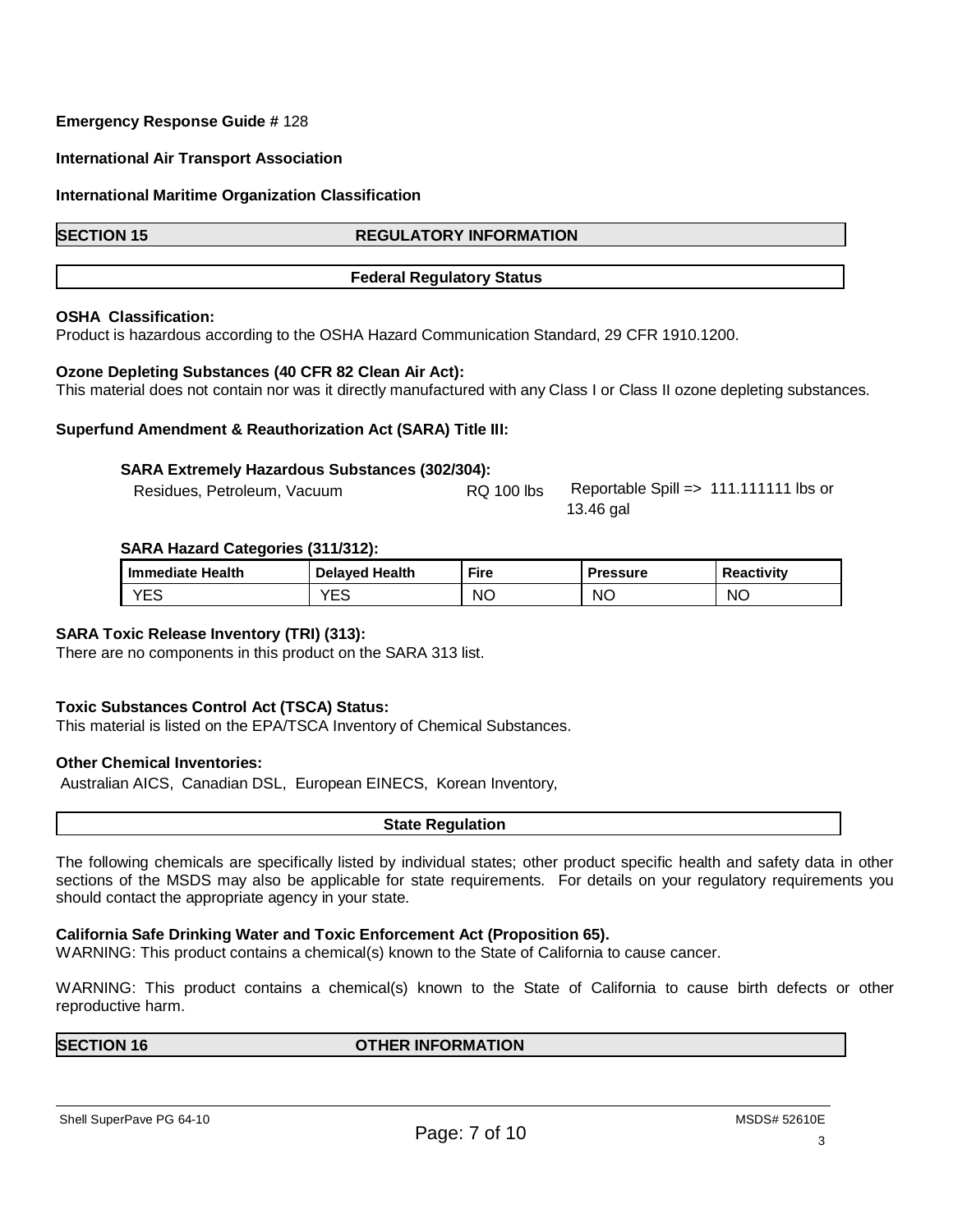**Revision#:** 3

**Review Date:** 06/23/2006

**Revision Date:** 06/23/2006

**Revisions since last change (discussion):** This Material Safety Data Sheet (MSDS) has been revised to fully comply with the guidance contained in the ANSI MSDS standard (ANSI Z400.1-2003). We encourage you to take the opportunity to read the MSDS and review the information contained therein.

## **SECTION 17 LABEL INFORMATION**

READ AND UNDERSTAND MATERIAL SAFETY DATA SHEET BEFORE HANDLING OR DISPOSING OF PRODUCT. THIS LABEL COMPLIES WITH THE REQUIREMENTS OF THE OSHA HAZARD COMMUNICATION STANDARD (29 CFR 1910.1200) FOR USE IN THE WORKPLACE. THIS LABEL IS NOT INTENDED TO BE USED WITH PACKAGING INTENDED FOR SALE TO CONSUMERS AND MAY NOT CONFORM WITH THE REQUIREMENTS OF THE CONSUMER PRODUCT SAFETY ACT OR OTHER RELATED REGULATORY REQUIREMENTS.

**PRODUCT CODE(S):** 50266

## **Shell SuperPave PG 64-10**

## **CAUTION!**

**The following organs and/or organ systems may be damaged by overexposure to this material and/or its components. CONTACT WITH HOT PRODUCT CAN CAUSE THERMAL BURNS. MAY CAUSE SKIN IRRITATION. PROLONGED OR REPEATED SKIN CONTACT MAY CAUSE OIL ACNE OR DERMATITIS.**

**MATERIAL AND/OR COMPONENTS THAT HAVE BEEN SHOWN TO CAUSE CANCER INCLUDE: Heavy Naphthenic Petroleum Distillate,Heavy Naphthenic Petroleum Distillate,Vacuum Distillates,Vacuum Distillates**

## **MAY CAUSE DAMAGE TO: Lungs**

## **Refer to Section 11, Toxicological Information, for specific information on the following effects: Genotoxicity**

## **Precautionary Measures:**

Hydrogen Sulfide and other hazardous vapors may evolve and collect in the headspace of storage tanks or other enclosed vessels. Hydrogen Sulfide is an extremely flammable, toxic gas. Respiratory protection should be worn when venting tanks. Avoid contact with hot material. Avoid contact with water or liquids. Avoid breathing of vapors, fumes, or mist. Use only with adequate ventilation. Avoid contact with eyes, skin and clothing. Keep container closed when not in use. Wash thoroughly after handling.

## **FIRST AID**

**Inhalation:** Move victim to fresh air and provide oxygen if breathing is difficult. Get medical attention. Vaporization of H2S that has been trapped in clothing can be dangerous to rescuers. Maintain respiratory protection to avoid contamination from victim to rescuer. Mechanical ventilation should be used to resuscitate the victim. DO NOT attempt to rescue victim unless proper respiratory protection is worn. If the victim has difficulty breathing or tightness of the chest, is dizzy, vomiting or unresponsive, give 100% oxygen with rescue breathing or CPR as required and transport to the nearest medical facility.

**Skin Contact:** If contact with hot material, cool the burn area by flushing with large amounts of water. Remove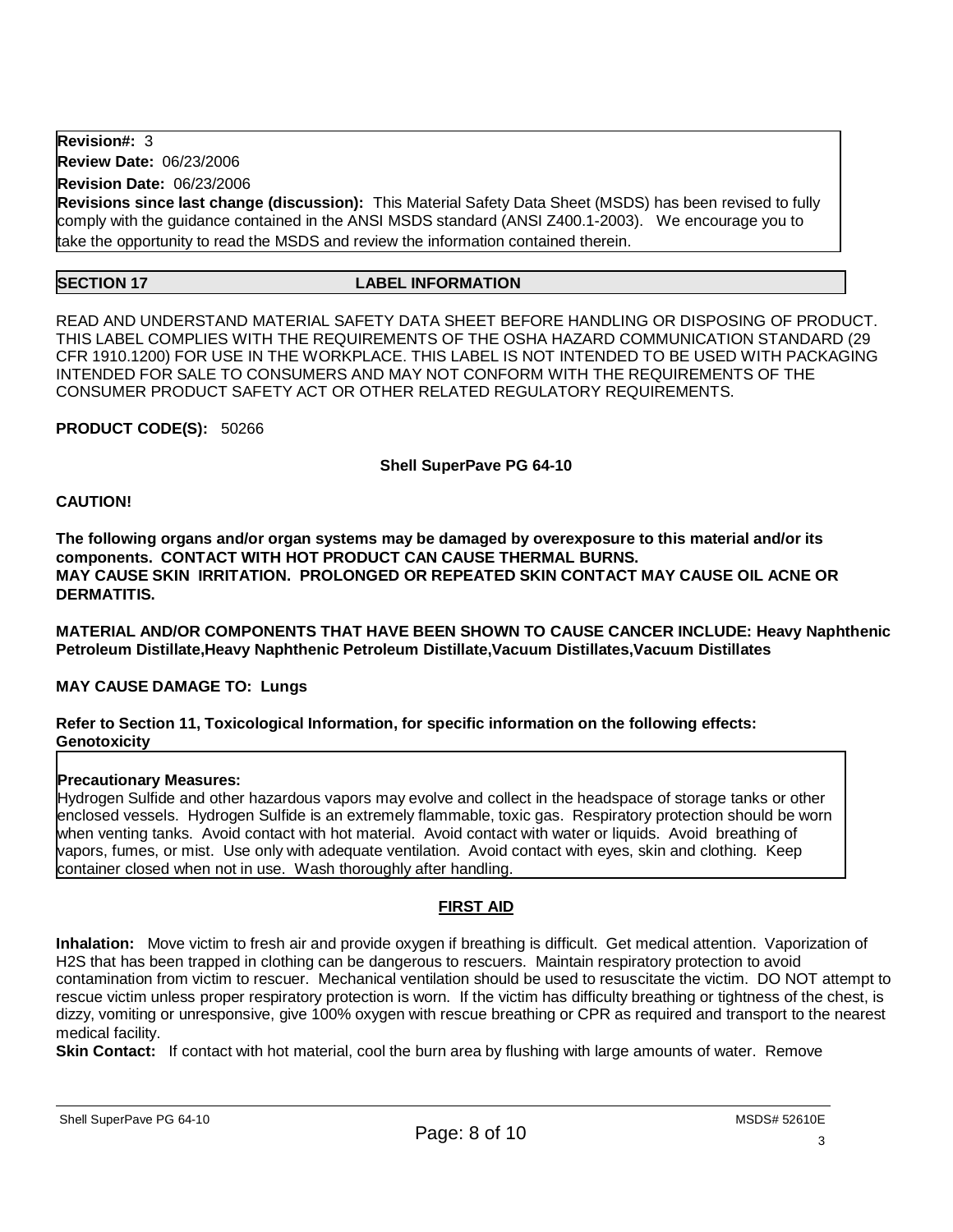contaminated clothing. DO NOT attempt to remove anything from the burn area or apply burn creams or ointments. If redness, swelling, pain and/or blisters occur, transport to the nearest medical facility for additional treatment. Cover the burn area loosely with a sterile dressing, if available.

**Eye Contact:** Flush eyes with plenty of water while holding eyelids open. Rest eyes for 30 minutes. If redness, burning, blurred vision or swelling occur, transport to nearest medical facility for additional treatment.

**Ingestion:** DO NOT induce vomiting. If vomiting occurs spontaneously, keep head below hips to prevent aspiration. Have victim rinse mouth out with water, then drink sips of water to remove taste from mouth. In general no treatment is necessary unless large quantities are swallowed, however, get medical advice.

## **FIRE**

**In case of fire,** Material will float and can be re-ignited on surface of water.

## **SPILL OR LEAK**

May burn although not readily ignitable. Use cautious judgement when cleaning up large molten spills.

LARGE MOLTEN SPILL: Wear respirator and protective clothing as appropriate. Shut off source of leak if safe to do so. Dike and contain. Allow product to cool and remove as a solid.

SMALL MOLTEN SPILL: Allow product to cool and remove as a solid.

CONTAINS: Vacuum Tower Bottoms, 64741-56-6; Vacuum Distillates, 70592-78-8; Heavy Naphthenic Petroleum Distillate, 64741-53-3; Hydrogen Sulfide, 7783-06-4

**NFPA Rating (Health, Fire, Reactivity):** 1, 1, 0

## **TRANSPORTATION**

**US Department of Transportation Classification**

| <b>Proper Shipping Name:</b>  | Elevated temperature liquid, N.O.S. (Petroleum Asphalt) |
|-------------------------------|---------------------------------------------------------|
| <b>Identification Number:</b> | UN3257                                                  |
| <b>Hazard Class/Division:</b> | 9 (Miscellaneous)                                       |
| <b>Packing Group:</b>         | Ш                                                       |

**Oil:** This product is an oil under 49CFR (DOT) Part 130. If shipped by rail or highway in a tank with a capacity of 3500 gallons or more, it is subject to these requirements. Mixtures or solutions containing 10% or more of this product may also be subject to this rule.

## **Emergency Response Guide #** 128

## **California Safe Drinking Water and Toxic Enforcement Act (Proposition 65).**

WARNING: This product contains a chemical(s) known to the State of California to cause cancer.

WARNING: This product contains a chemical(s) known to the State of California to cause birth defects or other reproductive harm.

**CAUTION:** Misuse of empty containers can be hazardous. Empty containers can be hazardous if used to store toxic, flammable, or reactive materials. Cutting or welding of empty containers might cause fire, explosion or toxic fumes from residues. Do not pressurize or expose to open flames or heat. Keep container closed and drum bungs in place.